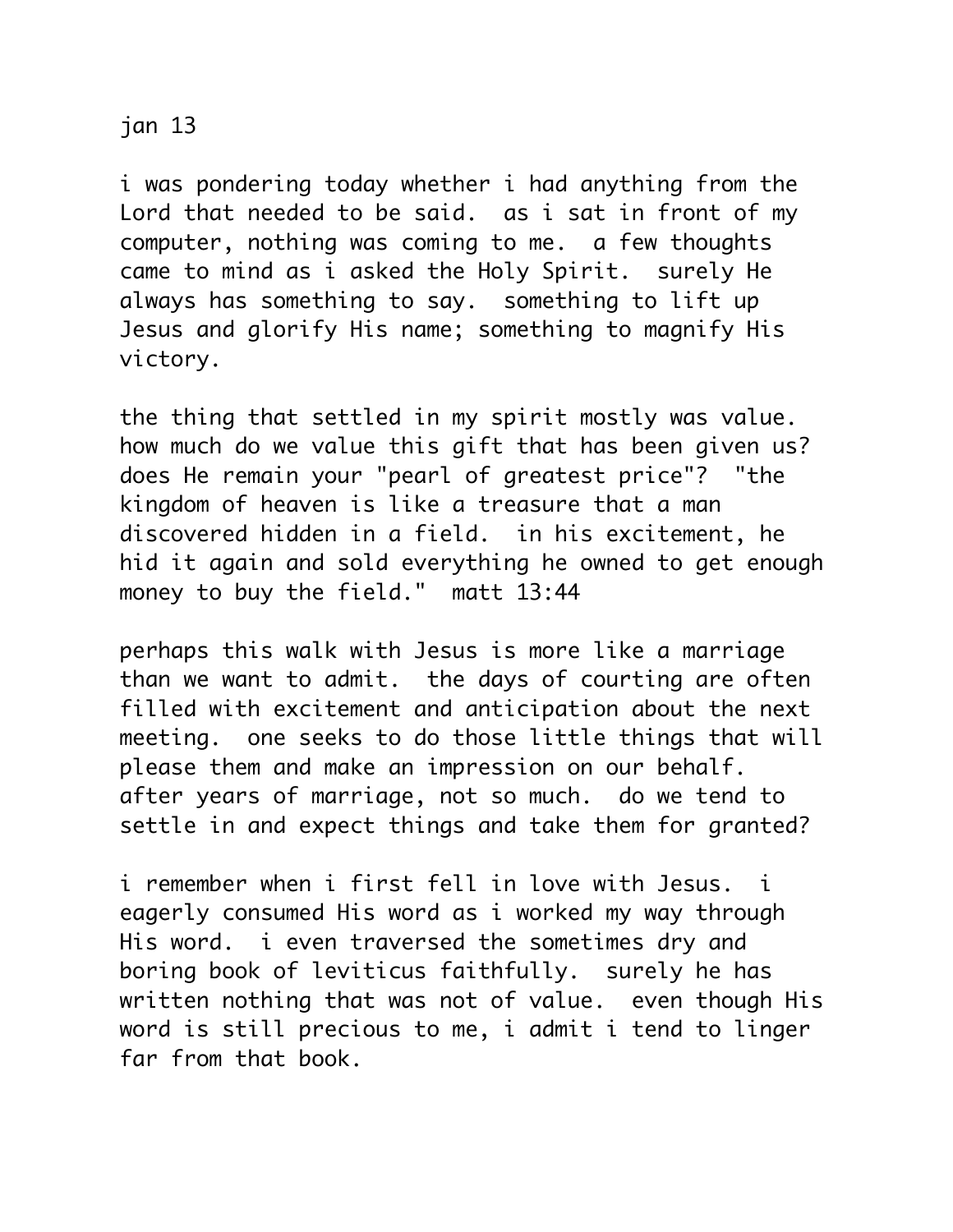my nights were spent in tears and crying out to the Lord, "i want more"! more of Him and less of me. i was like john the baptist who admitted, "He must increase, but i must decrease." john 3:30 i experienced those times which the word speaks of "but the Spirit Himself makes intercession for us with groanings which cannot be uttered." rom 8:26 i experienced those times when only groanings could come forth because there were no words to express my longings.

one of my favorite scriptures is from the classic amplified translation. "[for my determined purpose is] that i may know Him [that i may progressively become more deeply and intimately acquainted with Him, perceiving and recognizing and understanding the wonders of His Person more strongly and more clearly], and that i may in that same way come to know the power outflowing from His resurrection [which it exerts over believers], and that i may so share His sufferings as to be continually transformed [in spirit into His likeness even] to His death, [in the hope] that if possible i may attain to the [spiritual and moral] resurrection [that lifts me] out from among the dead [even while in the body]. phil 3:10-11

that's the spirit our God longs to see in each of us. it is a fire which must be continually fed to blaze. it is a fire that continually burns to know "the wonders of His Person more strongly and more clearly".

"i will remember the works of the Lord; surely i will remember Your wonders of old." psa 77:11 the day is quickly coming when we no longer dwell on His "works of